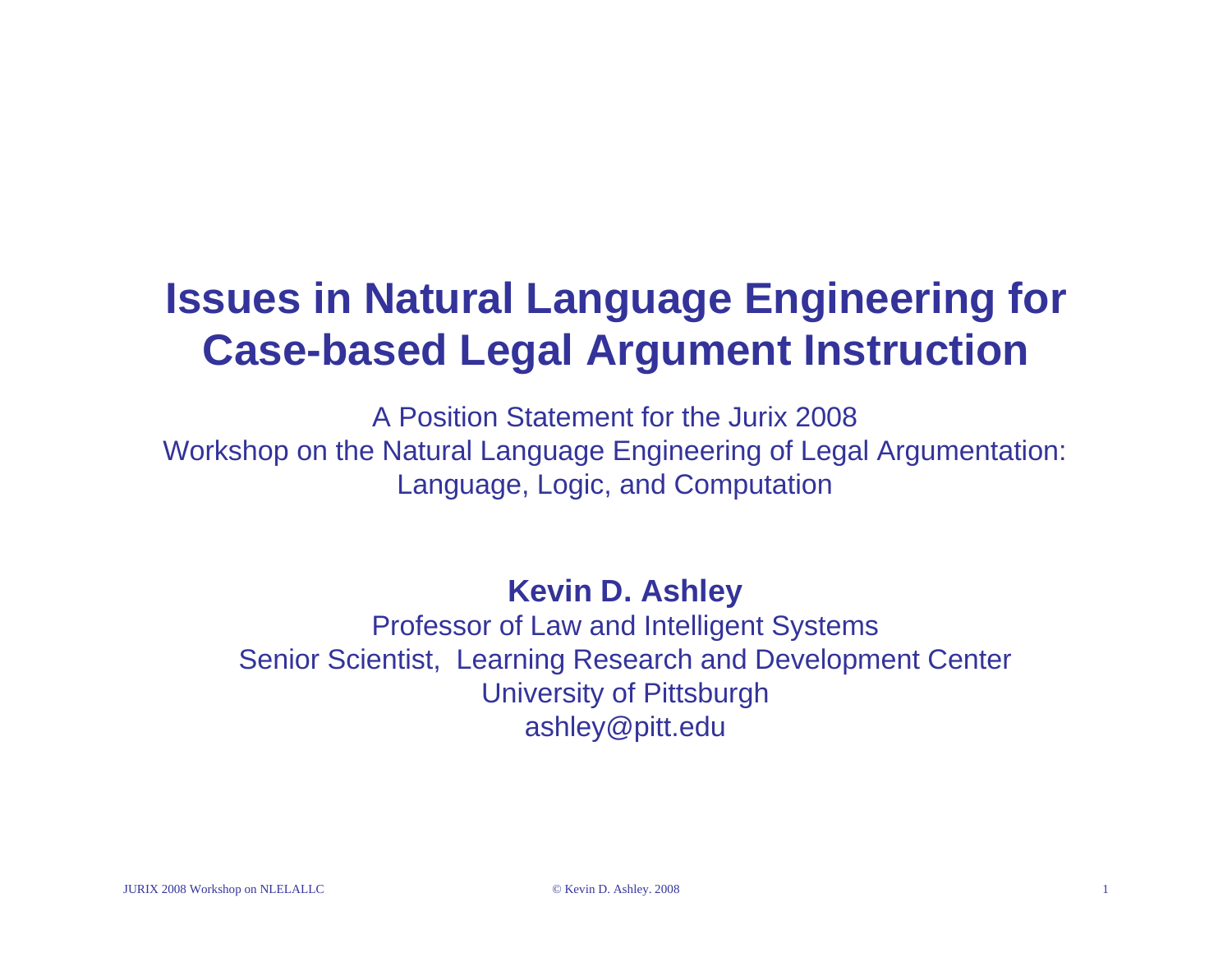# **Argument**

- Viewpoint: designers of instructional systems for teaching law students skills of legal argumentation
	- Empirical analysis, formalization, and implementation of legal argumentation in natural language in an educational context.
- Our approach to argument instruction:
	- Implement computational model of case-based legal argumentation
	- Use to engage law students in making and responding to arguments.
	- Typically, arguments of the form:
		- assertion that problem should be decided in accord with a retrieved case
		- justification based on drawing a factor-based analogy between problem and case
		- supplement with reasons why shared factors matter and
		- unshared factors either support, or do not seriously detract from, the assertion.
		- responses = distinguishing the problem from the case; citing other cases as counterexamples.
- Pragmatic approach to natural language generation:
	- associating scripts or "canned" text fragments with factors and reasons
	- flexibly to support some composition as naturally as possible without repetition, etc.
	- Forgo natural language inputs;
	- lists of user responses prepared dynamically and presented in menus.
	- flexible enough to facilitate presenting the same arguments in different contexts, for instance, a court room setting (Ashley, et al., 2002).